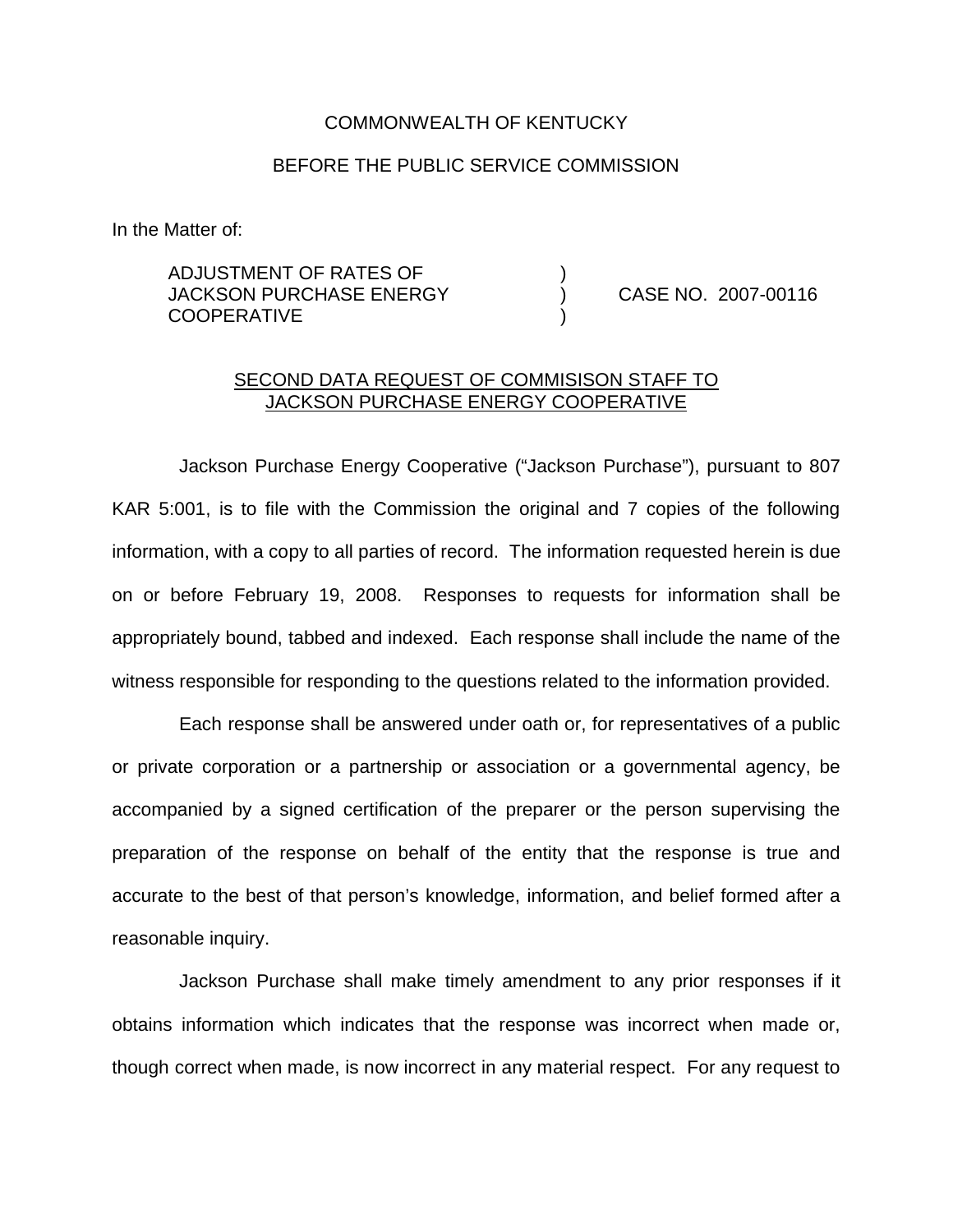which Jackson Purchase fails or refuses to furnish all or part of the requested information, it shall provide a written explanation of the specific grounds for its failure to completely and precisely respond.

Careful attention shall be given to copied material to ensure that it is legible. When the requested information has been previously provided in this proceeding in the requested format, reference may be made to the specific location of that information in responding to this request. When applicable, the requested information shall be separately provided for total company operations and jurisdictional operations.

1. Jackson Purchase submitted its application for an increase in rates on December 5, 2007 wherein it proposed a test year ending December 31, 2006. Explain in detail why Jackson Purchase did not propose a test year that was more current than the proposed test year, which was 11 months old at the time the application was received.

2. Refer to Paragraph 12(a) of Jackson Purchase's Application. Provide copies of Jackson Purchase's Financial Policy and Equity Management Policy.

3. In Paragraph 12(b) of the Application, Jackson Purchase states it has been duly notified by the Rural Utilities Service ("RUS") and the National Rural Utilities Cooperative Finance Corporation ("CFC") that it did not meet its minimum default mortgage requirements.

a. Provide copies of the correspondence from RUS and CFC notifying Jackson Purchase that it did not meet its mortgage requirements.

b. Provide copies of correspondence sent by Jackson Purchase to RUS and CFC in response to the notice.

-2- Case No. 2007-00116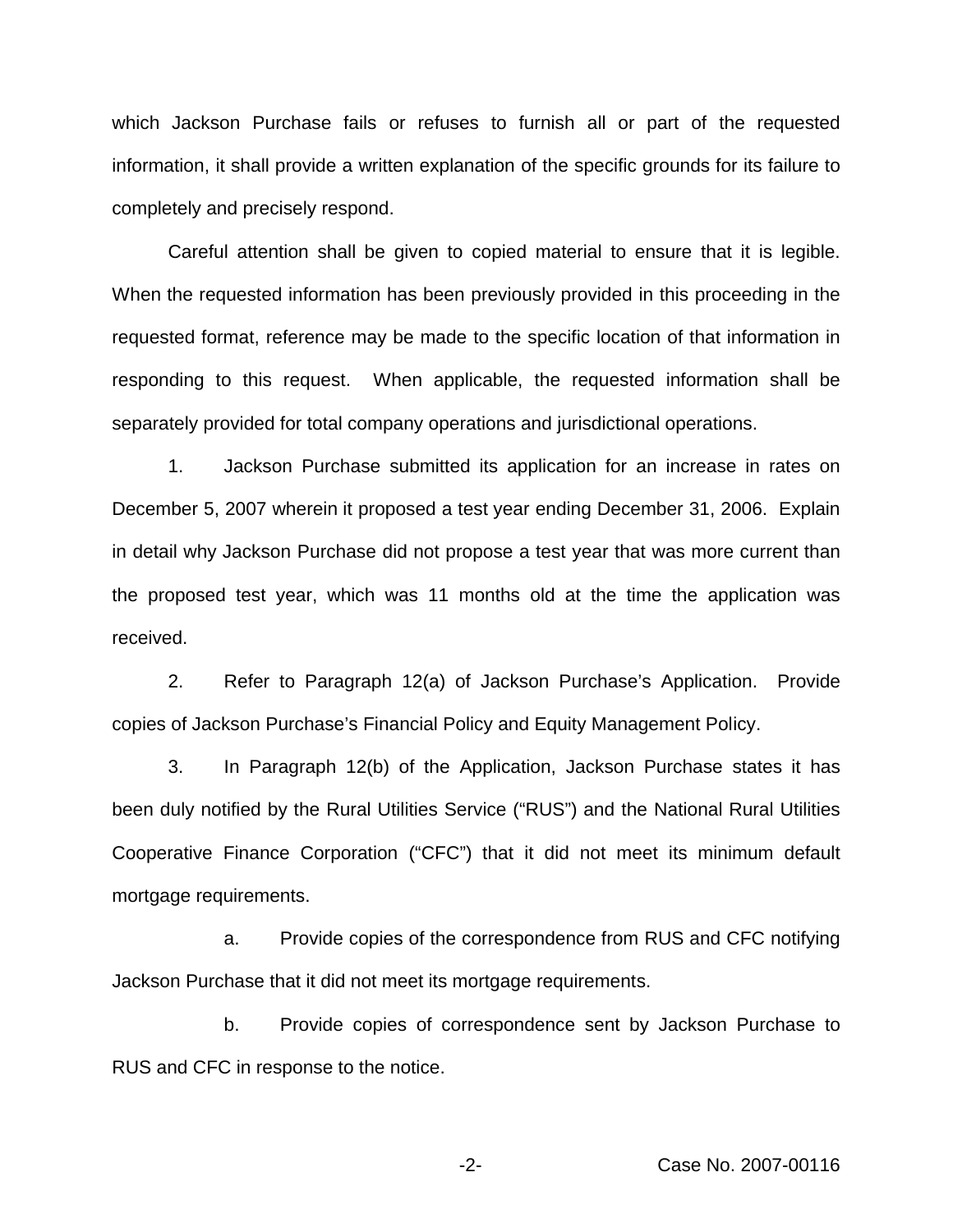4. Paragraph 12(c) of the Application refers to its Times Interest Earned Ratios ("TIER") for the test year. Provide Jackson Purchase's income statements and TIERs for the 12-month period ending December 31, 2007 as soon as it is available.

5. Following Paragraph 39 of Jackson Purchase's application, the following statement appears, "Wherefore, Jackson Purchase requests that the Public Service Commission of Kentucky approve the requested increase as expeditiously as possible by authorizing Jackson Purchase to make the requested rates effective immediately through the issuance of an order." By this statement is Jackson Purchase requesting the Commission to schedule a hearing to determine whether the proposed rates or a portion thereof should become effective during the suspension period as provided in KRS 278.190?

6. Provide a schedule comparing the proposed depreciation rates with Jackson Purchase's current depreciation rates and the depreciation rates established by RUS.

7. Refer to Exhibit G, Schedule 5, of the Application. Provide the current interest rates on the long-term debt as of January 31, 2008.

8. Refer to Exhibit G, Schedule 6, of the Application.

a. Provide a copy of the "COMPensate Plan" prepared by the National Rural Electric Cooperatives Association for calendar years 2005, 2006 and 2007 when it becomes available.

b. Are wage and salary adjustments for the executive officers included in the COMPensate Plan?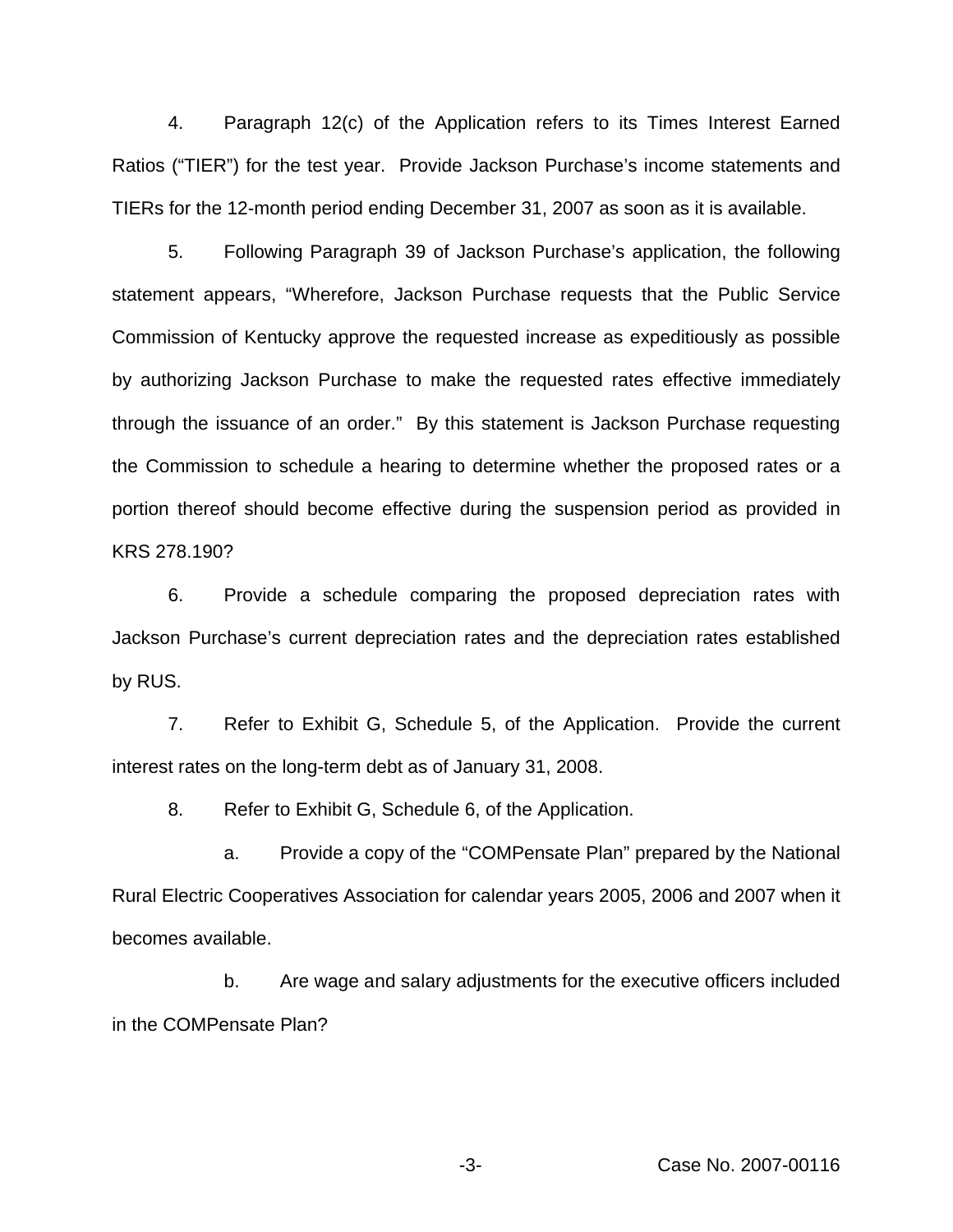9. Refer to Exhibit G, Schedule 8, page 2 of 5, of the Application. Does Jackson Purchase's contribution of 100 percent of medical insurance extend to family coverage? Explain the response.

10. Refer to Exhibit G, Schedule 9, of the Application. Provide a copy of the 2007 Post Retirement Benefits Valuation when it becomes available.

11. Refer to Exhibit G, Schedule 12, of the Application.

a. Refer to page 2 and 17 of 23. Explain why Jackson Purchase removed the 2006 membership dues to the Kentucky Association of Electric Cooperatives on page 2 but did not remove the membership dues on page 17.

b. Refer to pages 3 through 7 of 23. For all advertising identified as safety or conservation, explain why each expense item should be included for ratemaking purposes pursuant to 807 KAR 5:016, Section 4.

c. Provide samples of the advertisements included as safety or conservation. For radio and television advertisements, the text will be sufficient.

d. Explain the purpose and nature of the expenses referred to as "Networking" in the Distribution Description that appears throughout this schedule. Explain why the expenses should be included for rate-making purposes.

e. Refer to pages 11 through 14 of 23. For the following expense items, explain why each item should be included for rate-making purposes.

- (1) J & S Vending coffee supplies.
- (2) Positive Promotions, Inc. light let safety light.
- (3) Jackson Purchase Energy donuts for employee meeting.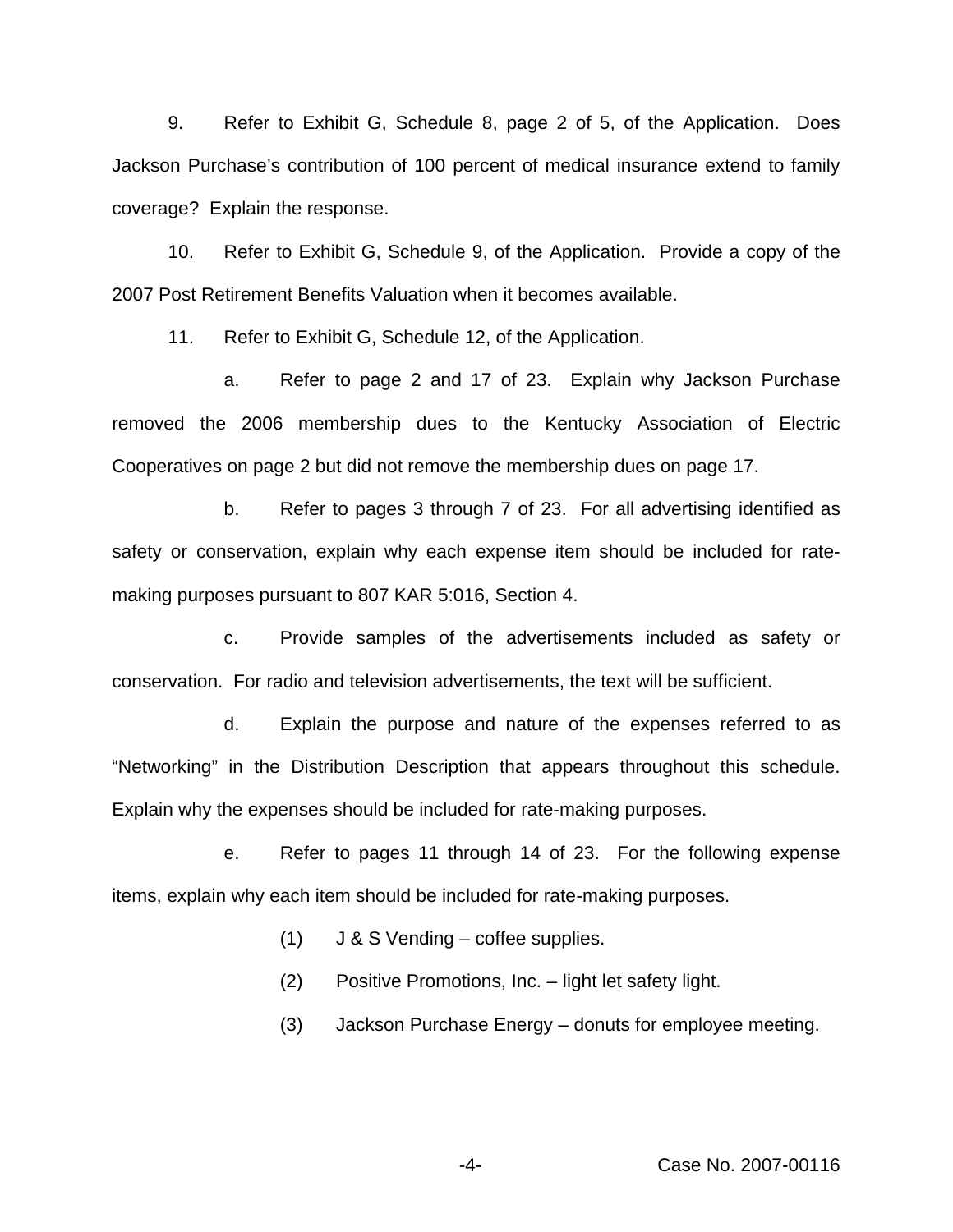f. Refer to page 15 of 23, line 34. Explain why Jackson Purchase removed the deposit for the annual meeting.

g. Refer to page 16 through 18 of 23. For the following expense items, explain why each item should be included for rate-making purposes.

- (1) Rural Cooperatives Credit Union annual fee.
- (2) Hultman Signs & Screen Pt. Inc. 3x3 banner logo.
- (3) Hultman signs & Screen Pt. Inc. shirts.
- (4) Sam's Club membership.
- (5) Lee Wayne Corporation pens.
- (6) Visa lunch with Jeff Voight, etc.

h. Refer to pages 17 and 19 of 23. Explain the purpose and nature of the Teller Committee Pay expense. Explain why the expense should be included for rate-making purposes.

i. Refer to page 19 of 23. Explain why the expenses for "shirts for annual meeting" should be included for rate-making purposes.

12. Refer to Exhibit F, Schedule 14, of the Application.

a. Refer to pages 8 through 19. Some directors attended a "Board Workshop." Provide a detailed description of what Jackson Purchase's Board Workshops entail. Include an explanation of why they are held so frequently.

b. Did Jackson Purchase normalize the regular board meeting fee for directors? Would Jackson Purchase agree that the regular board meeting fee should reflect the attendance of the full board at all meetings? Explain the response.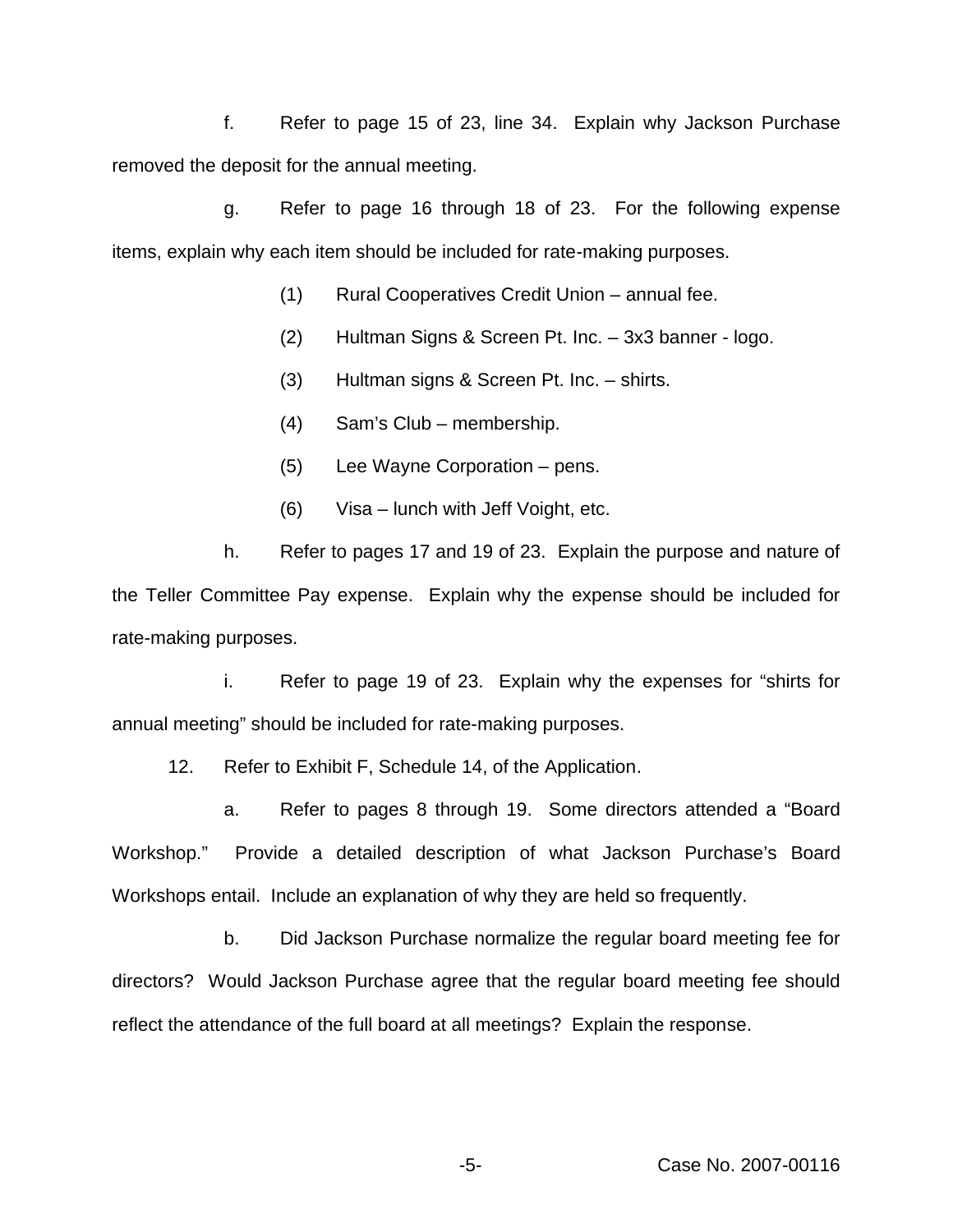c. Refer to page 19 of 19. Provide copies of the meeting agenda for the "Our World Beyond Electricity Seminar." Explain why the expense should be included for rate-making purposes.

13. Refer to Exhibit H, Direct Testimony of G. Kelly Nuckols, page 3 of 8, of the Application. Mr. Nuckols states that Jackson Purchase's TIER has decreased consistently from 2003 though 2006. Explain the factors that caused Jackson Purchase's TIER to fall so dramatically from a 1.72 in 2005 to a .96 in 2006.

14. Refer to Exhibit L of the Application.

a. Provide the rate base and capitalization as of test-year end. Provide the determination of all components.

b. Explain why average rate base and average capitalization were used in this exhibit.

c. Was Jackson Purchase aware that in a historic test year, the Commission utilizes test-year-end rate base and capitalization? Explain the response.

15. Refer to Exhibit M of the Application. Provide the monthly amounts included in the 13-month averages.

16. Refer to Exhibit P, page 2 of 29, of the Application. Provide a copy of any written approvals from RUS for the proposed depreciation rates.

17. Refer to Exhibit Y of the Application.

a. Explain why Jackson Purchase does not have a formal Equity Management Plan.

b. Explain why Jackson Purchase has never paid capital credits.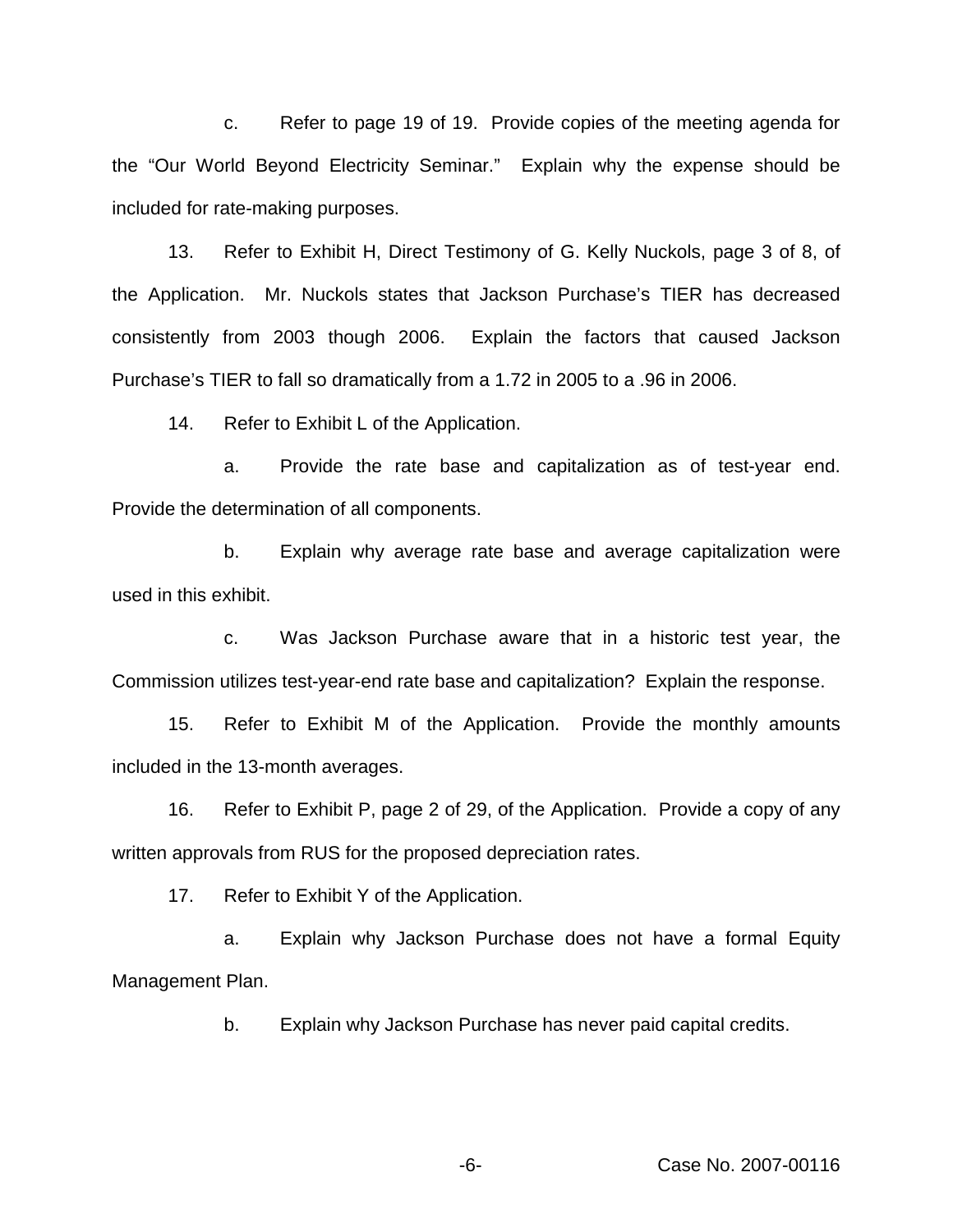18. Refer to Exhibit 6, pages 3 through 6, of Jackson Purchase's response to the Staff's initial data request. For each line item, identify the expense as recurring or non-recurring. For each non-recurring item, explain why it should be included for ratemaking purposes.

19. Refer to Exhibit 7 of Jackson Purchase's response to the Staff's initial data request. Provide invoices or other supporting documentation for the actual rate case expenses included.

20. Did Jackson Purchase normalize the PSC assessment? Would Jackson Purchase agree that the normalization should reflect the current PSC assessment rate? Explain the response.

21. Refer to Exhibit G, Schedule 3, of the Application. Based upon the 13 months beginning December 1, 2005 and ending December 31, 2006, provide an endof-test-year-customer adjustment schedule in the format appended hereto as Appendix A.

22. Refer to the Application, Exhibit H-2, pages 10-12 of the Direct Testimony of Charles G. Williamson. Jackson Purchase proposes to replace its budget billing program with a levelized billing program.

a. For the most recent available month, provide the number of customers presently participating in the budget billing program and the total number of customers eligible for the budget billing program.

b. Of those customers participating in the current budget billing program, how many customers allow Jackson Purchase to debit their bank accounts for payment?

-7- Case No. 2007-00116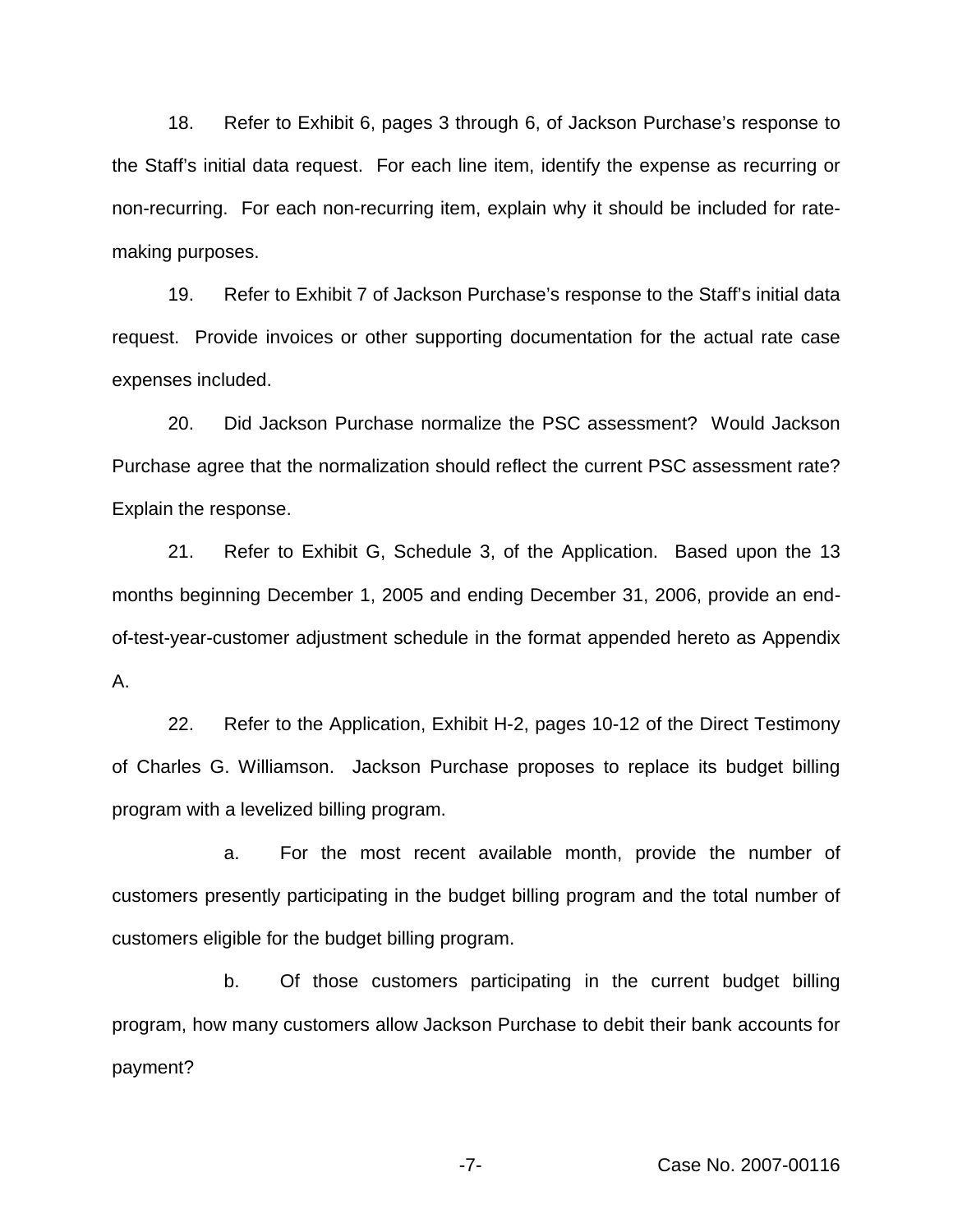c. Has Jackson Purchase polled its members regarding their preference between the existing program and the proposed levelized billing program?

(1) If yes, provide the results of the poll.

(2) If no, explain why Jackson Purchase did not poll its membership on this issue.

23. Refer to the Application, Exhibit H-4, page 13 of the Direct Testimony of Thomas E. Kandel. The difference between the current and the proposed depreciation rate for Account 371 – Installations on customer premises is considerably greater than the differences in the other accounts. Is Jackson Purchase aware of any particular reason for the disparity?

24. Refer to the Application, Exhibit H-6, pages 3-5 of the Direct Testimony of Tracey A. Bensley. Jackson Purchase proposes to change its Rules and Regulations to require a member to install a conduit system for use in installing Jackson Purchase's conductor when an underground facility is installed.

a. Has Jackson Purchase obtained estimates from contractors for performing this service if contracted by one of its members?

b. If the answer to 24(a) is no, explain how Jackson Purchase knows that the cost will be similar or less than the underground differential cost charged by Jackson Purchase.

c. If Jackson Purchase, upon its inspection determines that the conduit is not installed to its requirements, could the member be subject to considerably higher costs when correcting the problem? Explain the response.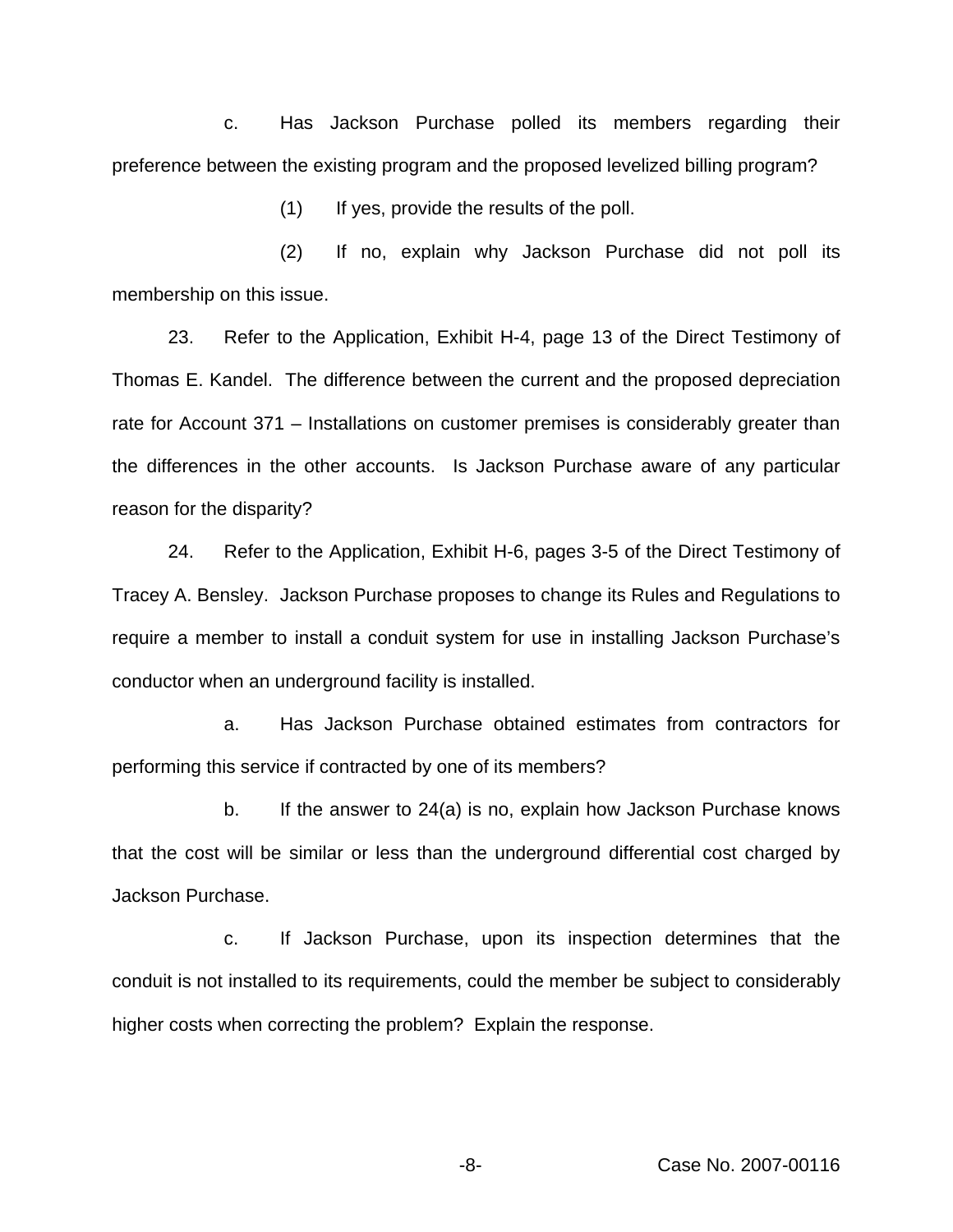d. Is Jackson Purchase satisfied that there is an adequate number of contractors qualified to do the conduit installations? Explain the response.

25. Refer to Exhibit K of the Application. Revenue for each billing component for each revenue class (and each type of light in the outdoor lighting schedule) must be ascertainable from the exhibit. Provide a revenue analysis schedule including a billing analysis for Jackson Purchase for the test year ended December 31, 2006. Include all applicable billing determinates. The schedule should be done in the format appended hereto as Appendix B and provided in both hard copy and on a cd in electronic form in Microsoft® Excel 1997 through 2003 versions.

26. Refer to page 80 of Jackson Purchase's January 10, 2008 Supplemental Filing. Jackson Purchase's non-recurring fees are all shown as new charges. The nonrecurring charges shown appear to match the charges that are included in Jackson Purchase's tariff that is currently in effect. Does Jackson Purchase propose any new changes to its non-recurring charges?

27. Refer to Exhibit H, Gary C. Stephens Testimony ("Stephens Testimony"), of the Application. Provide a copy of the cost-of-service study worksheets and attachments on a cd in electronic form in Excel with the formulas intact.

28. Refer to Stephens Testimony. Explain whether or not Mr. Stephens has reviewed the cost of service study in Jackson Purchases' last rate case. If Mr. Stephens performed the last cost of service study, explain any changes in the methodology used in the study.

29. Refer to Stephens Testimony at pages 7 and 8 of 19 and Attachments 2 and 3.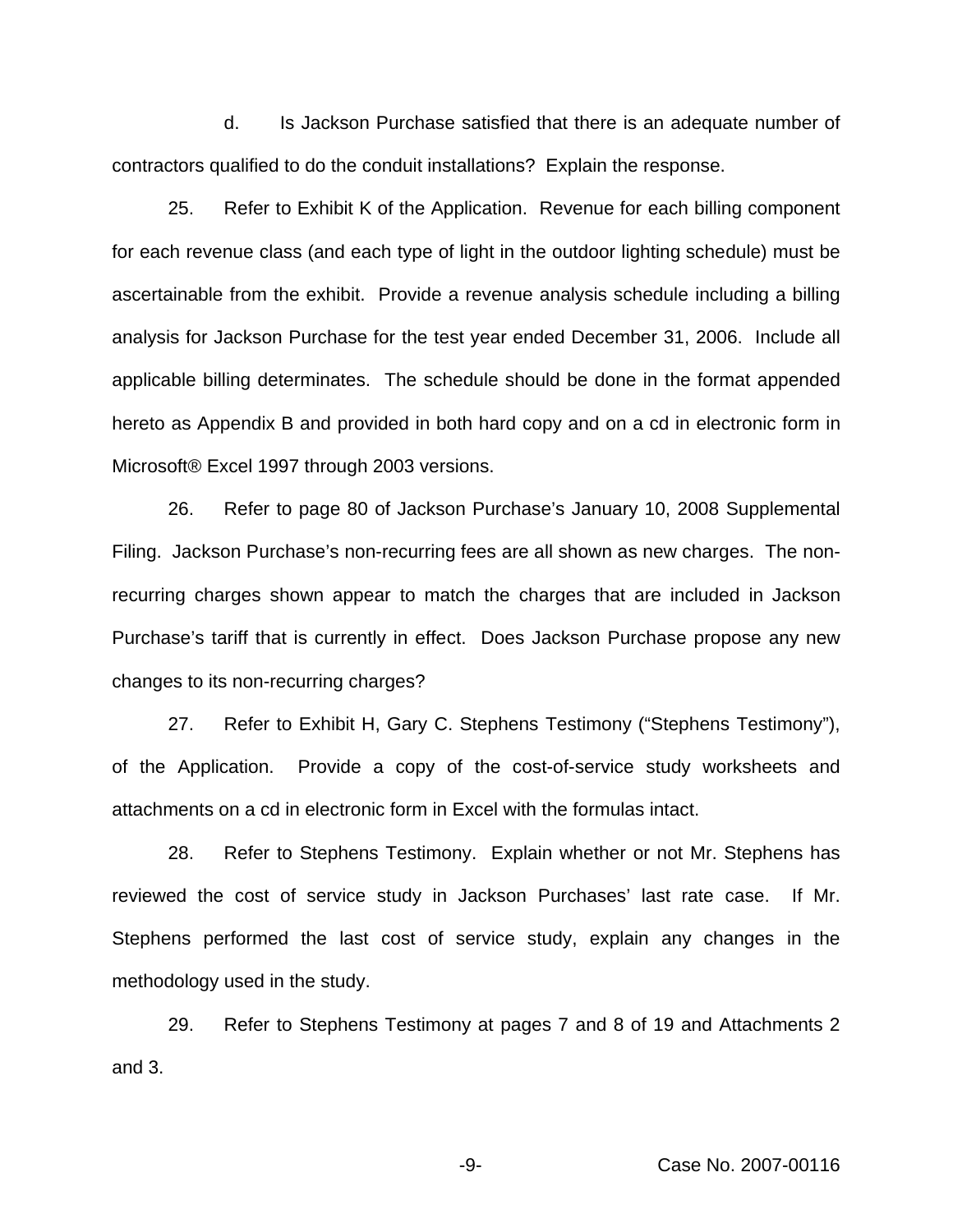a. Explain what parts of the distribution system are allocated with the Primary Demand Allocation Factor.

b. Explain what parts of the distribution system are allocated with the Secondary Demand Allocation Factor.

c. Explain the estimation procedure for the average monthly coincident peak demand and for the non-coincident peak demand for each rate classification, including how the data were derived.

d. Explain whether the non-coincident peak demand data used in Attachment 2 is the same data used in Attachment 3.

e. Explain why the coincident and non-coincident peak demands were averaged together.

f. Explain how the monthly coincident demand for each rate classification was adjusted for losses and the loss adjustment used.

g. Explain why the Outdoor Lighting rate class only has entries for January, March and December.

h. How do the Primary and Secondary Demand Allocation Factors compare to a Peak and Average Allocation factor? Provide a side-by-side comparison and explain why the 12 CP method is more appropriate than the Peak and Average method.

30. Refer to Stephens Testimony at Attachment 6 and Exhibit T, page 4 of 55, of the Application.

a. Provide pages 7 and 10 of 11.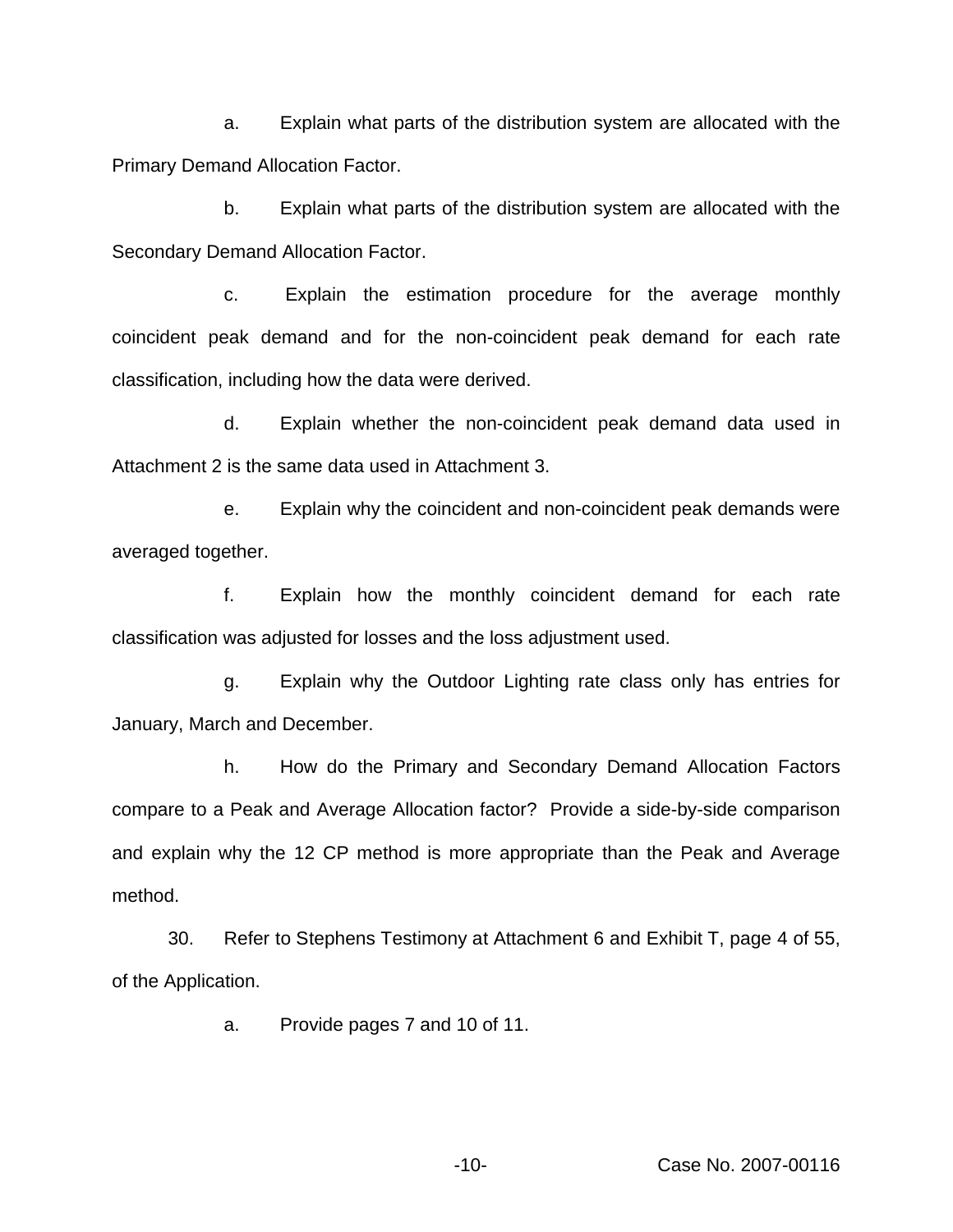b. Explain how the numbers found in Exhibit T in the Total Company column lines 7 – 9 are tied back to Attachment 6.

c. Explain how Accounts 360, 362, and 369 through 373 are treated and provide additional worksheets demonstrating how the costs were split out as being customer related.

d. In Attachment 6, the minimum system was used to functionalize and then allocate costs to the various rate groups. Explain how these results compare to costs obtained using the zero intercept method.

31. Refer to Stephens Testimony at Attachment 6, pages 2 and 3 of 11.

a. For the 365 subaccounts, explain which are not being installed currently.

b. Explain why #6 DPX was chosen as the conductor to be used in the minimum system calculation.

32. Refer to Stephens Testimony at Attachment 6, page 4 of 11.

a. Explain why the 3/4 inch conduit was not used in the calculation.

b. Explain the differences in purpose and usage in the conduit in Accounts 366 and 369.

33. Refer to Stephens Testimony, Exhibit T, page 1 of 55, of the Application.

a. Explain what production plant Jackson Purchase operates.

b. Does the 12 CP allocation method mentioned in the notation refer to the Primary Demand Allocation Factor in Exhibit H-5, pages 7 and 8 of 19, and Attachment 2?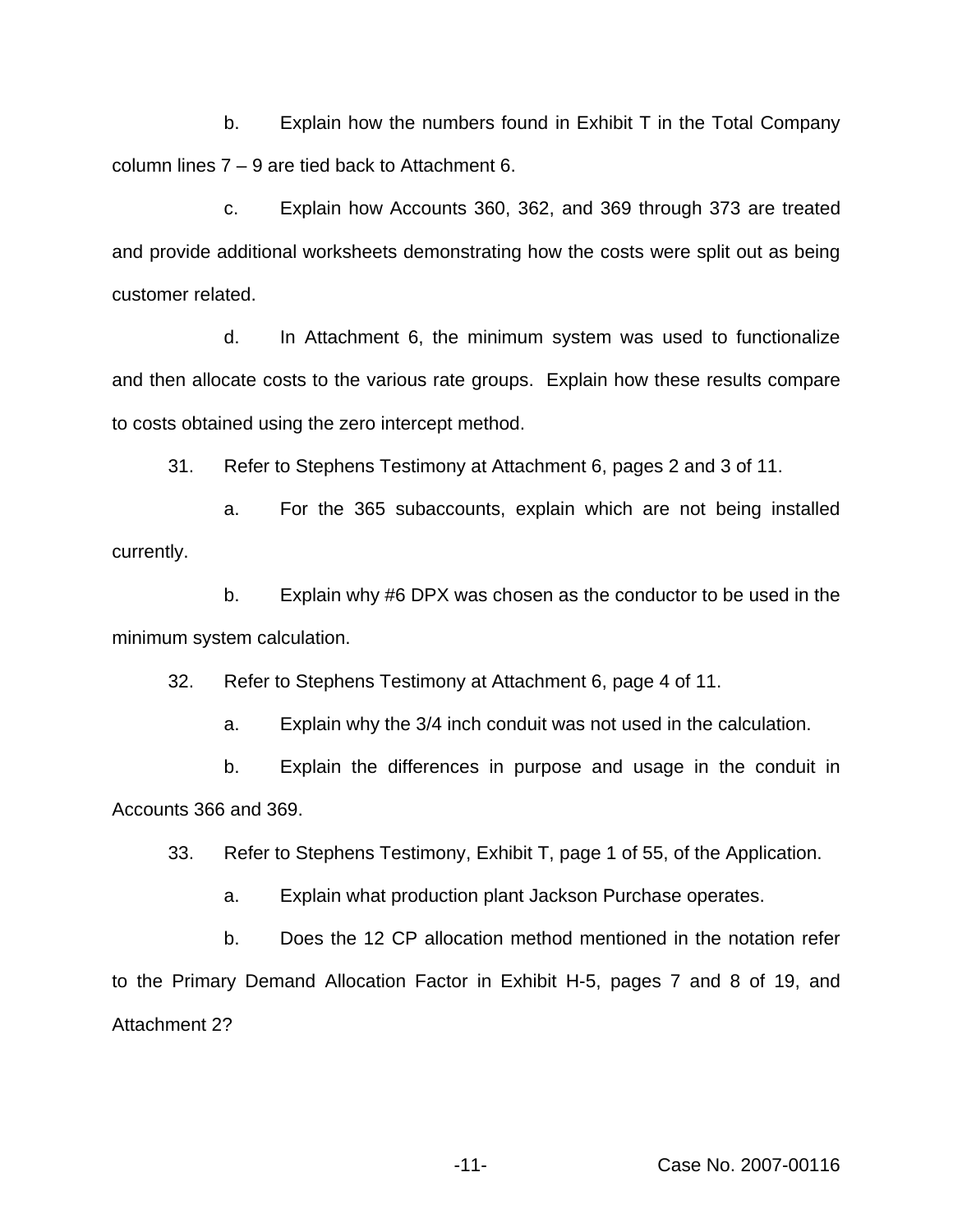34. Refer to Stephens Testimony, page 7 of 19, and Exhibit T, page 2 of 55, lines 2 and 7. Provide a copy of the workpapers and further explanation for how the numbers of customers were weighted.

35. Refer to Stephens Testimony Exhibit T, page 3 of 55, lines 29 and 32. Explain how the Wages and Salaries for the Distribution and General categories allocator was derived and where the calculations are in the Exhibit.

36. Refer to Exhibit H, Thomas E. Kandel Testimony ("Kandel Testimony"), TEK-3 page 1 of 29, of the Application. The letter references time recording practices that incorrectly allocate labor between construction and retirement activities. In 2002, the practice had a significant impact on depreciation reserves. For the current depreciation study, Jackson Purchase personnel had reverted to the incorrect time reporting practices despite being instructed to report its time correctly. Explain the impact on the results of the current depreciation study from Jackson Purchase's incorrect time practices.

37. Refer to Kandel Testimony TEK-3 Exhibit A, page 23 of 29, of the Application.

a. Provide the workpapers supporting the Exhibit.

b. If not included above, provide an explanation of S and J analysis methods.

c. If not included above, provide the Iowa curves and corresponding life tables that serve as the basis for the study.

d. If not included above, explain what the Conformance Index is, how it is calculated, and how it is used in the analysis.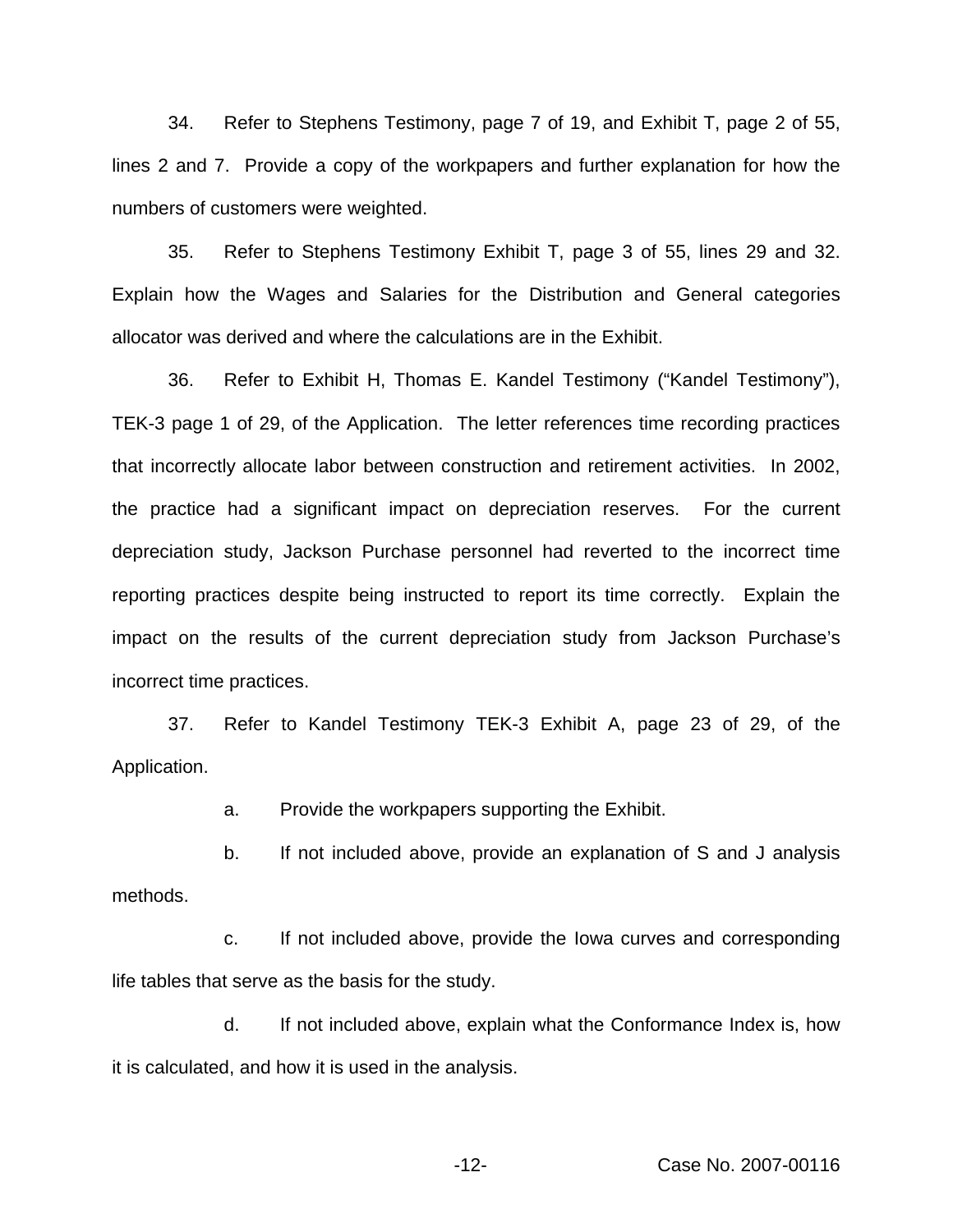e. If not included above, explain what the Retirement Experience Index is, how it is calculated, and how it is used in the analysis.

**Beth O'Donnell Executive Director Public Service Commission** P. O. Box 615 Frankfort, KY 40602

DATED \_\_\_February 5, 2008

cc: All Parties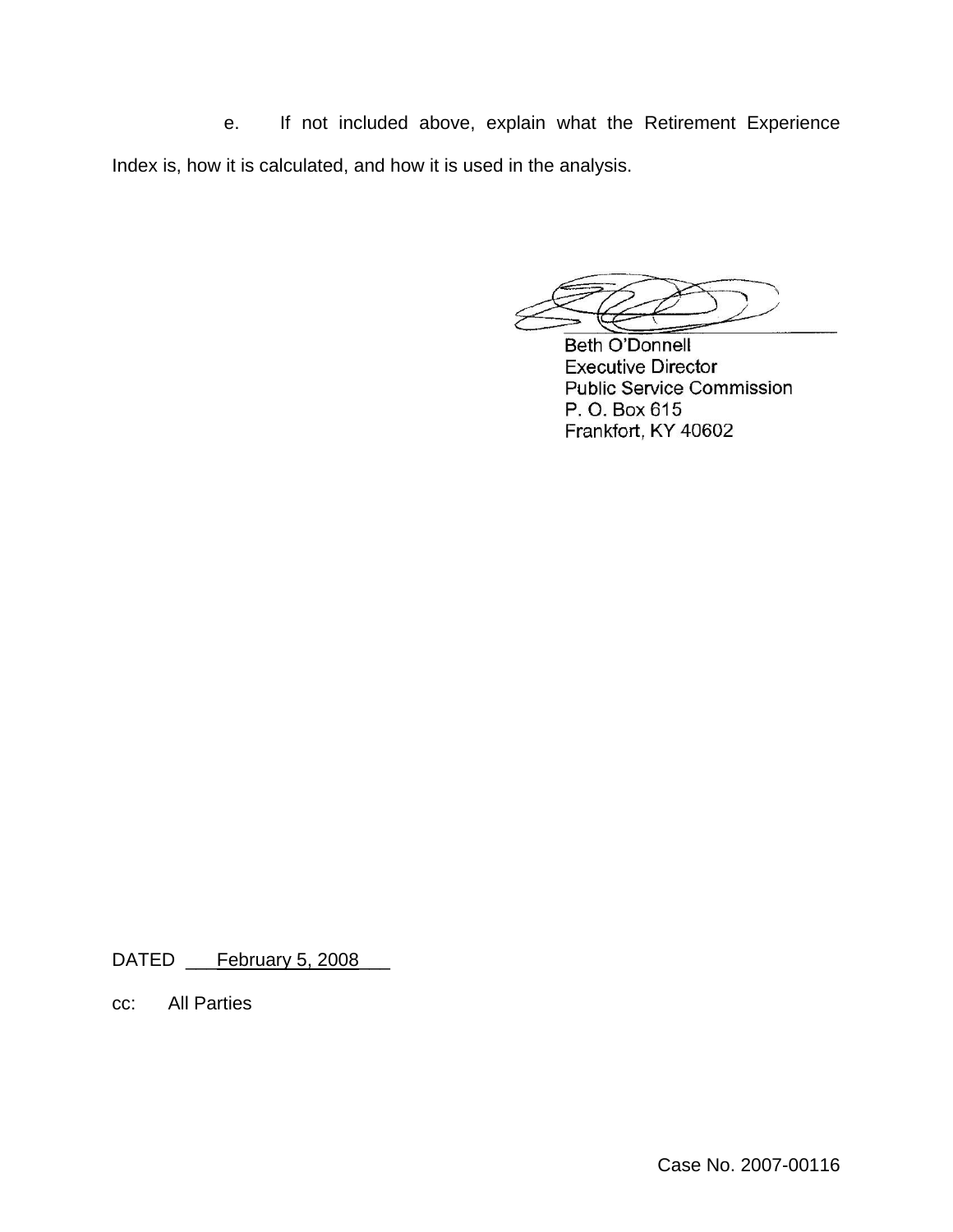## APPENDIX A

### APPENDIX TO AN ORDER OF THE KENTUCKY PUBLIC SERVICE COMMISSION IN CASE NO. 2007-00116 DATED FEBRUARY 5, 2008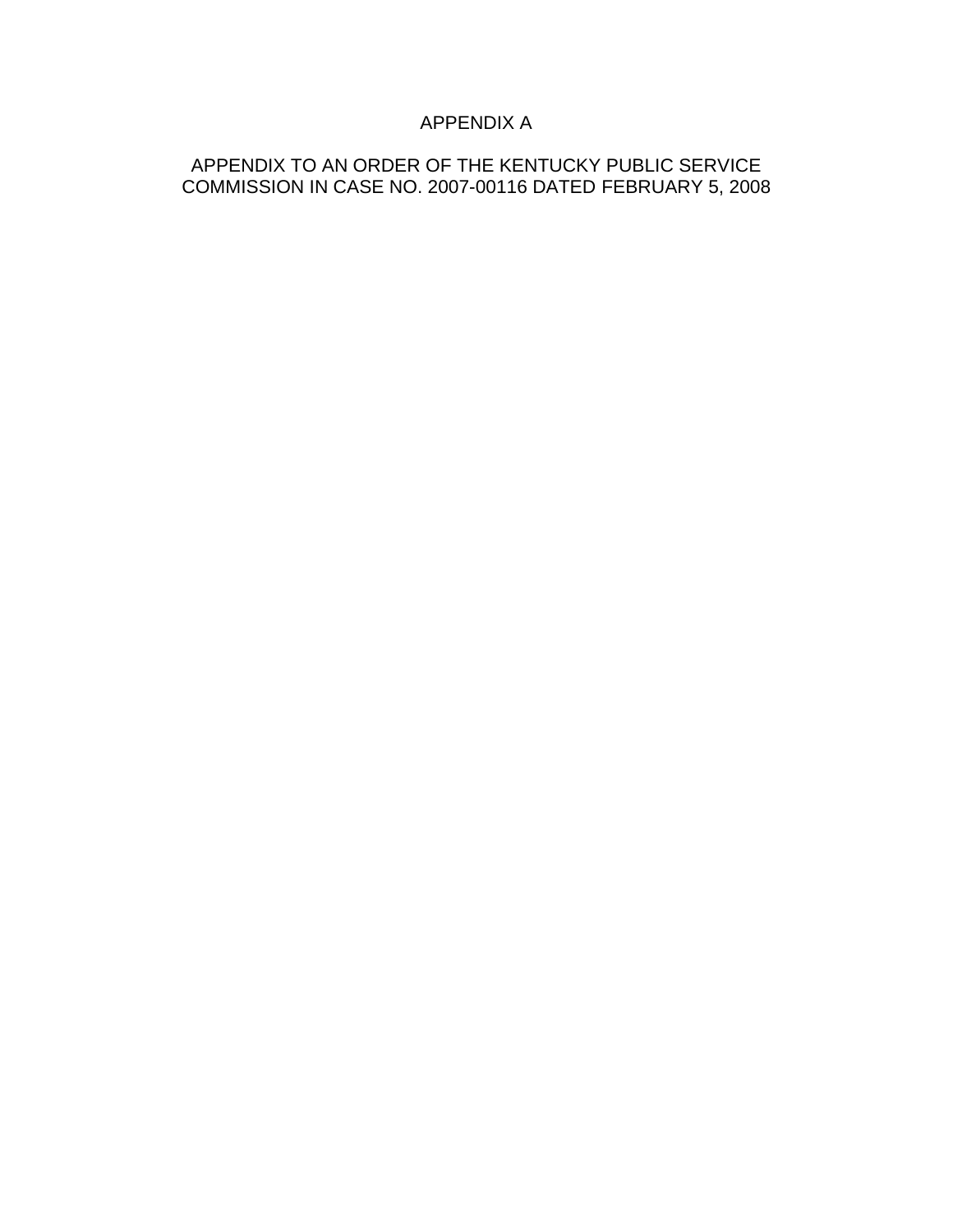# **End of Test Year Customer Adjustment**

| Month                                                                                                                                      | Residential | Commercial<br>Single Phase | Commercial<br>Three Phase | C & I Less<br><b>Than 3000 KW</b> | Large C&I<br>Existing |
|--------------------------------------------------------------------------------------------------------------------------------------------|-------------|----------------------------|---------------------------|-----------------------------------|-----------------------|
| December 2005<br>January 2006<br>February<br>March<br>April<br>June<br>July<br>August<br>September<br>October<br>November<br>December 2006 |             |                            |                           |                                   |                       |
| Average                                                                                                                                    |             |                            |                           |                                   |                       |
| Increase                                                                                                                                   |             |                            |                           |                                   |                       |
| Total revenue<br>Kwh usage                                                                                                                 |             |                            |                           |                                   |                       |
| Average per kwh                                                                                                                            |             |                            |                           |                                   |                       |
| <b>Total billings</b>                                                                                                                      |             |                            |                           |                                   |                       |
| Average monthly kwh<br>use                                                                                                                 |             |                            |                           |                                   |                       |
| Increase in customers, times<br>average use, times average rate,<br>times 12 months, equals additional<br>revenues                         |             |                            |                           |                                   |                       |
| Increase in revenues                                                                                                                       |             |                            |                           |                                   |                       |
| Increase in consumers, times<br>average use, times average cost<br>per kwh purchases, times 12<br>months, equals additional power<br>cost  |             |                            |                           |                                   |                       |
| Increase in power cost                                                                                                                     |             |                            |                           |                                   |                       |
| Net increase                                                                                                                               |             |                            |                           |                                   |                       |
| Adjustment                                                                                                                                 |             |                            |                           |                                   |                       |
| Base power cost<br>Kwh purchased<br>Cost per kwh purchased                                                                                 |             |                            |                           |                                   |                       |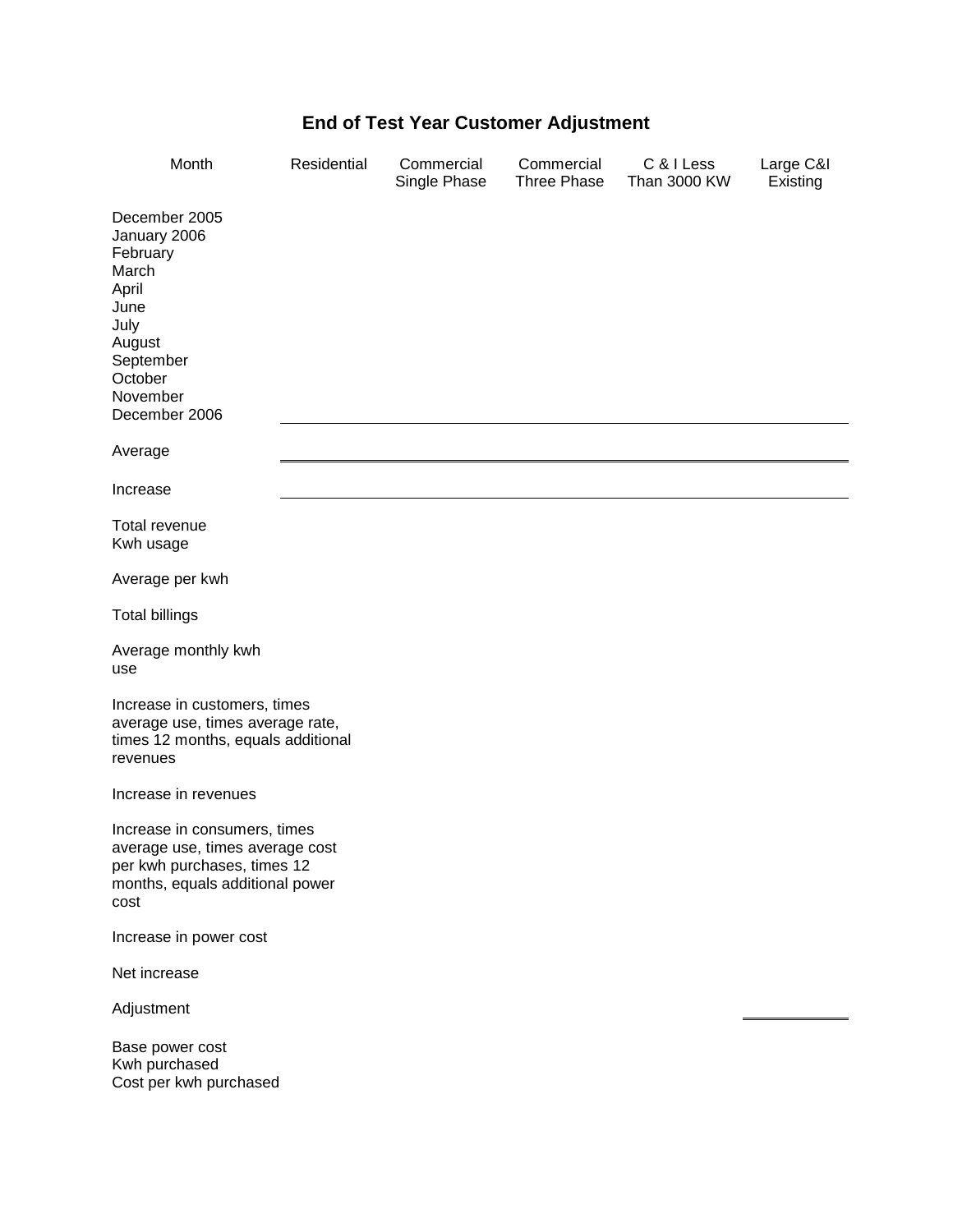## APPENDIX B

### APPENDIX TO AN ORDER OF THE KENTUCKY PUBLIC SERVICE COMMISSION IN CASE NO. 2007-00116 DATED FEBRUARY 5, 2008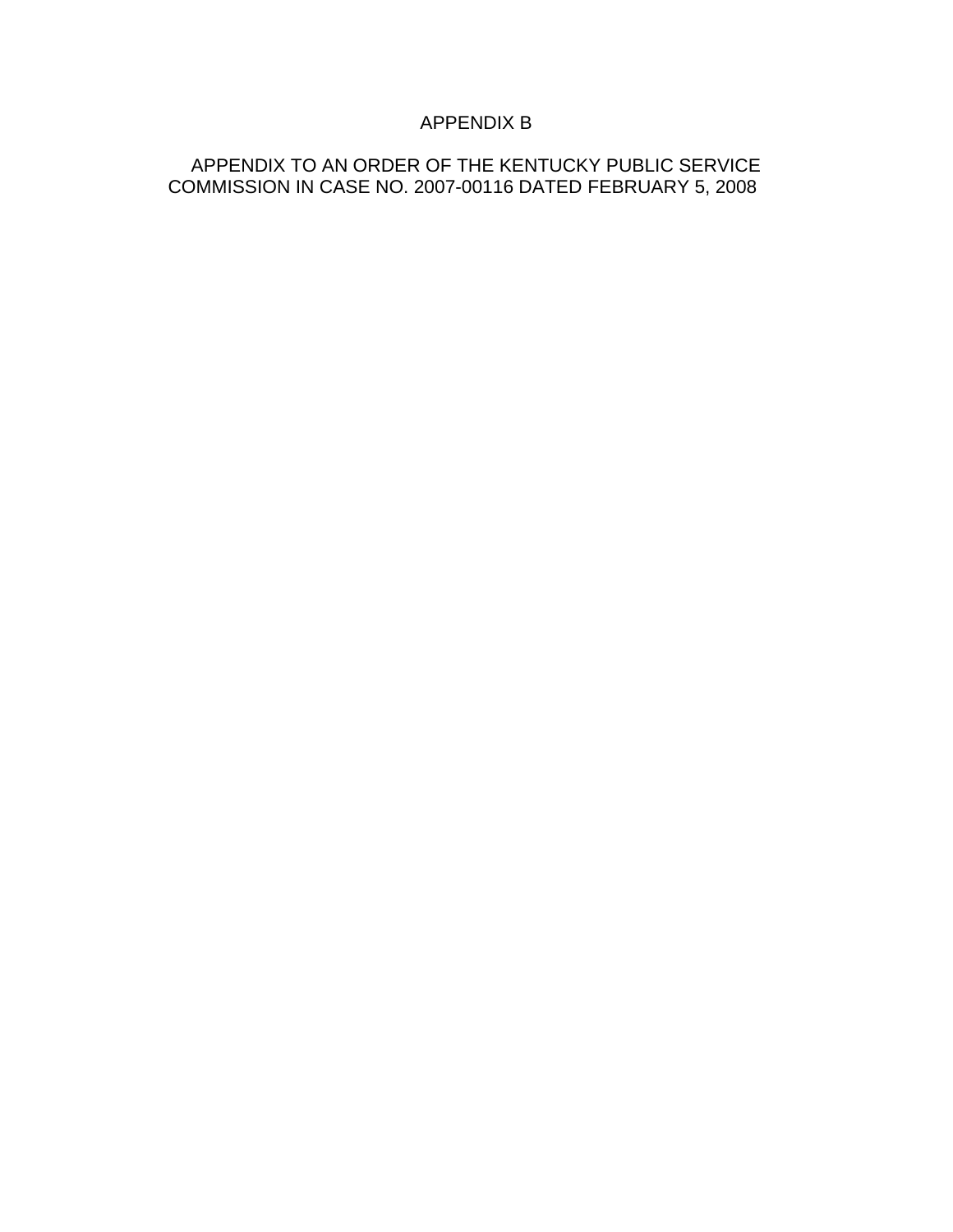# **REVENUE ANALYSIS**

|                 | <b>KWH</b>   | <b>Test</b> |              | Percent   Proposed   Percent   Increase   Increase |           |        |                |
|-----------------|--------------|-------------|--------------|----------------------------------------------------|-----------|--------|----------------|
| Rate            | <b>Usage</b> | Year        | <b>Of</b>    | <b>Revenue</b>                                     | <b>Of</b> | Amount | <b>Percent</b> |
| <b>Schedule</b> |              | Revenue     | <b>Total</b> |                                                    | Total     |        |                |

(Insert

each rate

class)

Total from

base rates

**Discount** 

adjustment

Total

revenue from

books

Increase